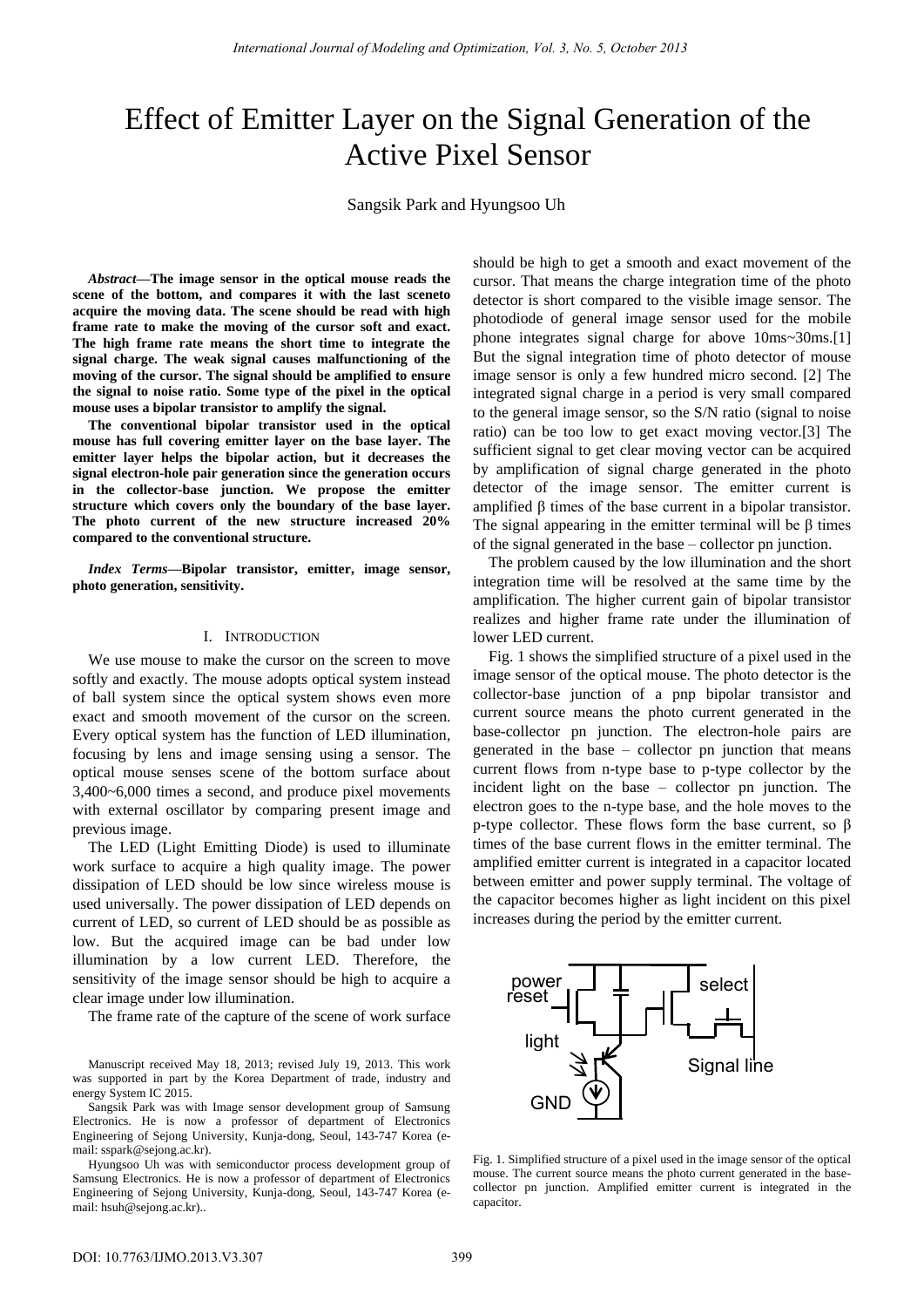The operation sequence of this pixel is as following.

- 1) A reset pulse is applied to the reset terminal to make the voltage of the capacitor be zero.
- 2) This pixel waits one frame to integrate the signal charge in the capacitor. Other pixels are read in this time.
- 3) After one period, this pixel is read. The "high" voltage is applied to select transistor to connect this pixel to the common vertical signal line. The signal voltage appeared in signal line is sampled and stored.
- 4) A reset pulse is applied to the reset terminal to make the voltage of the capacitor be zero for the next field. This is the same sequence in the step 1.

 In chapter II, the experiment to get high signal current is presented. The results are analyzed in point of the photosensitive depth. The characteristics of the mouse adopting this photo detector are shown in chapter III. Finally, the conclusions are presented in chapter IV.

## II. EXPERIMENTS AND DISCUSSION

The performance of each photo detector were tested using 18 pixel  $\times$  18 pixel image sensor for optical mouse which is composed of pixels, timing generation circuits, A/D converters and data processing blocks. The image sensor was manufactured using 0.18 μm design rule standard CMOS process. The concentration of the n-well is  $5 \times 10^{16}$ /cm<sup>3</sup> on surface and  $3 \times 10^{15}$ /cm<sup>3</sup> in 0.7 µm depth from the silicon surface. The concentration becomes lower as the depth be deeper [4].

The layouts of the pixel are shown in Fig. 2. The conventional pixel is shown in (a), and proposed pixel is shown in (b). The inner contacts are emitter contacts, outer contacts are base contacts. Base terminal has just 1 contact for the purpose of only test, since there is no current flowing in the base terminal. The Amplified current flows form emitter to collector by the photo-generated base current. The pitch of the pixel is 52  $\mu$ m  $\times$  52  $\mu$ m, and the aperture ratio is 64.5%. The area of photo detector is designed much more wide compared to that of image sensors used in the mobile phone since charge integration time is very short compared to that.

There is no whole covered emitter layer in the surface of the proposed layout. The photo generating area can be widened since the emitter region disappeared.





Fig. 2. The layout of a pixel. (a) conventional structure (b) proposed structure. The inner contacts are emitter contacts, outer contacts are collector contacts. The capacitors are for the signal collection.

Fig. 3 shows the cross section view of the photo transistors in pixels used in this experiment. The light is incident on pn junction composed of base and collector. Type A (a) has the emitter layer on the entire surface of the photo transistor, on the other hand Type B (b) has no emitter layer on entire surface. Type B has just guard-ring type emitter for the operation of the bipolar transistor.



Fig. 3. The vertical cross section view of photo transistors in pixels used in this experiment. (a) conventional structure has whole covered emitter on the surface, (b) proposed photo-transistor has no emitter layer on entire surface but has guard ring type emitter on boundary of the base.

The measured photo currents of conventional structure in Fig 3 is 3.12 nA, and that of the proposed structure is 3.72 nA. The photo currents were measured under LED illumination of 60 lux and the wavelength of incident light was 639 nm. [5]

The photons absorbed in the whole covered emitter layer of type A generates photo induced electron and hole pairs in the emitter layer. [5] But the generated electrons in the emitter p+ layer are recombined by the electrons since the emitter layer is very high doped p-type, that means there are very concentrations of holes in the layer. So the electrons generated in the emitter layer can not go to base region, can not contribute to a signal charge, but disappears. The electrons can not form base current. The type B structure has no emitter layer on entire surface but has guard ring type emitter on boundary of the base. There is no loss of photo generated electrons in the type B structure. That's the reason why the photo current of the type B is higher than that of type A.